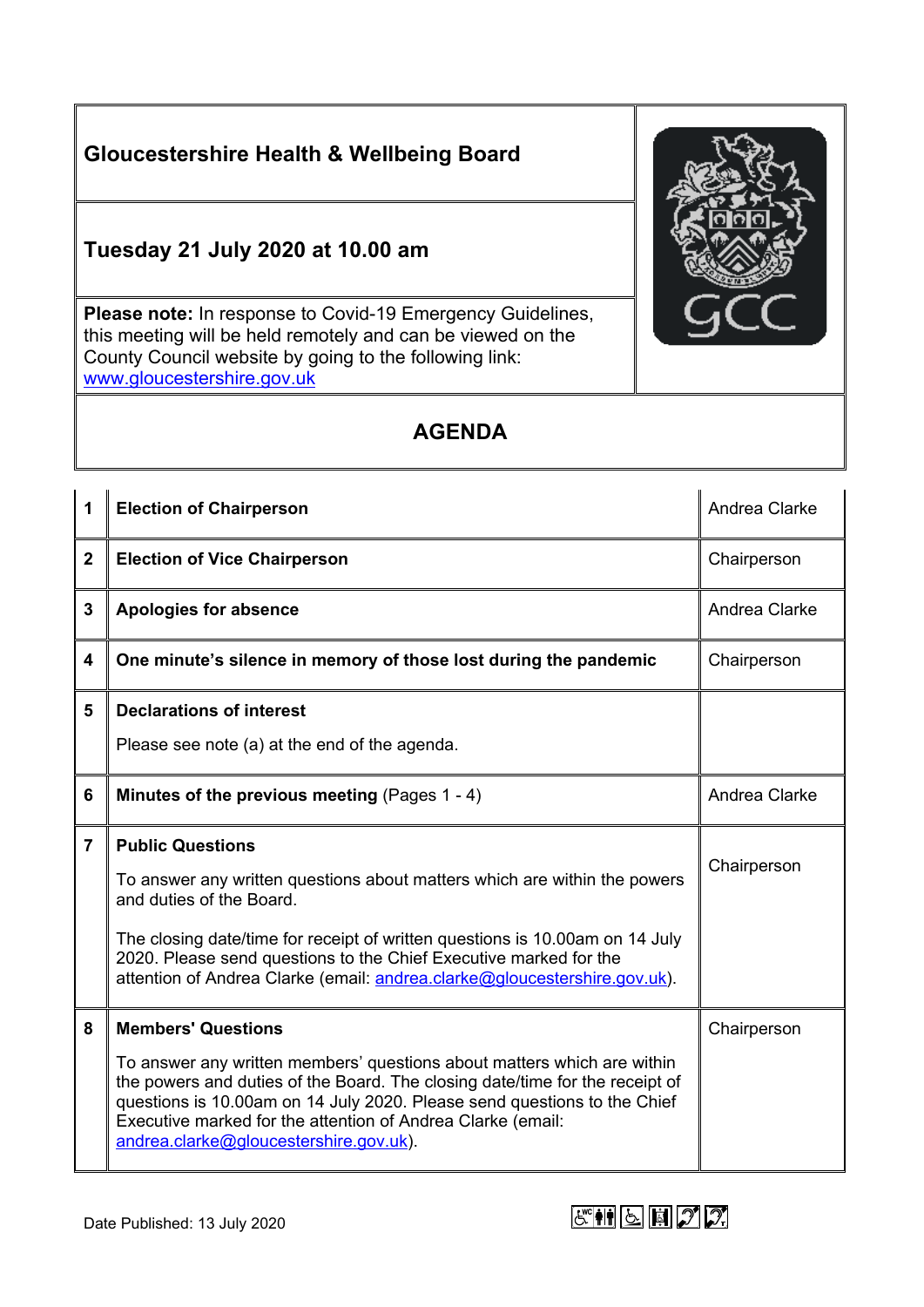| 9               | Covid-19 reset and Health Inequalities (Pages 5 - 82)                                                                                                                                                               | Sarah Scott                            |
|-----------------|---------------------------------------------------------------------------------------------------------------------------------------------------------------------------------------------------------------------|----------------------------------------|
|                 | The Board to give particular consideration to: -<br>$\triangleright$ the impact of the coronavirus on health inequalities<br>the role of anchor institutions<br>$\triangleright$ the role of the Board in this work |                                        |
|                 | 10 Local Outbreak Management Plan (LOMP) (Pages 83 - 146)                                                                                                                                                           | Siobhan Farmer                         |
| 11              | Agreement of the Gloucestershire Health and Wellbeing Strategy<br>(Pages 147 - 170)                                                                                                                                 | Sarah Scott                            |
| 12 <sup>1</sup> | Child Friendly Gloucestershire - Update (Pages 171 - 196)                                                                                                                                                           | Andy Dempsey,<br>Dame Janet<br>Trotter |

**Membership –** *Mark Astle (Representing Chief Fire Officer), Chris Brierley (Representing Police and Crime Commissioner), Anne Brinkhoff (Gloucester City Council), Keith Gerrard (Stroud District Council), Christine Gore (Cotswold District Council), Mary Hutton (Gloucestershire Clinical Commissioning Group), ACC Rhiannon Kirk (Representing the Chief Constable), Darren Knight (Cheltenham Borough Council), Deborah Lee (Gloucestershire Hospitals NHS Foundation Trust), David Owen (GFirstLEP), Rachel Pearce (NHS England), Dr Teresa Pietroni (Primary Care), Angela Potter (Gloucestershire Health and Care NHS Foundation Trust), Nikki Richardson (Healthwatch Gloucestershire), Sarah Scott (Director of Public Health), Dr Andy Seymour (Gloucestershire Clinical Commissioning Group), Chris Spencer (Director of Children's Services), Rob Weaver (Tewkesbury Borough Council), Margaret Willcox OBE (Director of Adult Services) and Peter Williams (Forest of Dean District Council) Cllr Richard Boyles, Cllr Tim Harman, Cllr Carole Allaway Martin and Cllr Kathy Williams*

**(a) DECLARATIONS OF INTEREST** – Please declare any disclosable pecuniary interests or personal interests that you may have relating to specific matters which may be discussed at this meeting, by signing the form that will be available in the Cabinet Suite. Completing this list is acceptable as a declaration, but does not, of course, prevent members from declaring an interest orally in relation to individual agenda items. The list will be available for public inspection.

Members requiring advice or clarification about whether to make a declaration of interest are invited to contact the Monitoring Officer (Rob Ayliffe Tel: 01452 328506 e-mail: [rob.ayliffe@gloucestershire.gov.uk](mailto:jane.burns@gloucestershire.gov.uk)) prior to the start of the meeting.

**(b) INSPECTION OF PAPERS AND GENERAL QUERIES** - If you wish to inspect Minutes or Reports relating to any item on this agenda or have any other general queries about the meeting, please contact: Andrea Clarke, Senior Democratic Services Adviser :01452 324203/e-mail: [andrea.clarke@gloucestershire.gov.uk](mailto:andrea.clarke@gloucestershire.gov.uk)

## **(c) GENERAL ARRANGEMENTS**

Please note that photography, filming and audio recording of Council meetings is permitted subject to the Local Government Access to Information provisions. Please contact Democratic Services (tel 01452 324203) to make the necessary arrangements ahead of the meeting. If you are a member of the public and do not wish to be